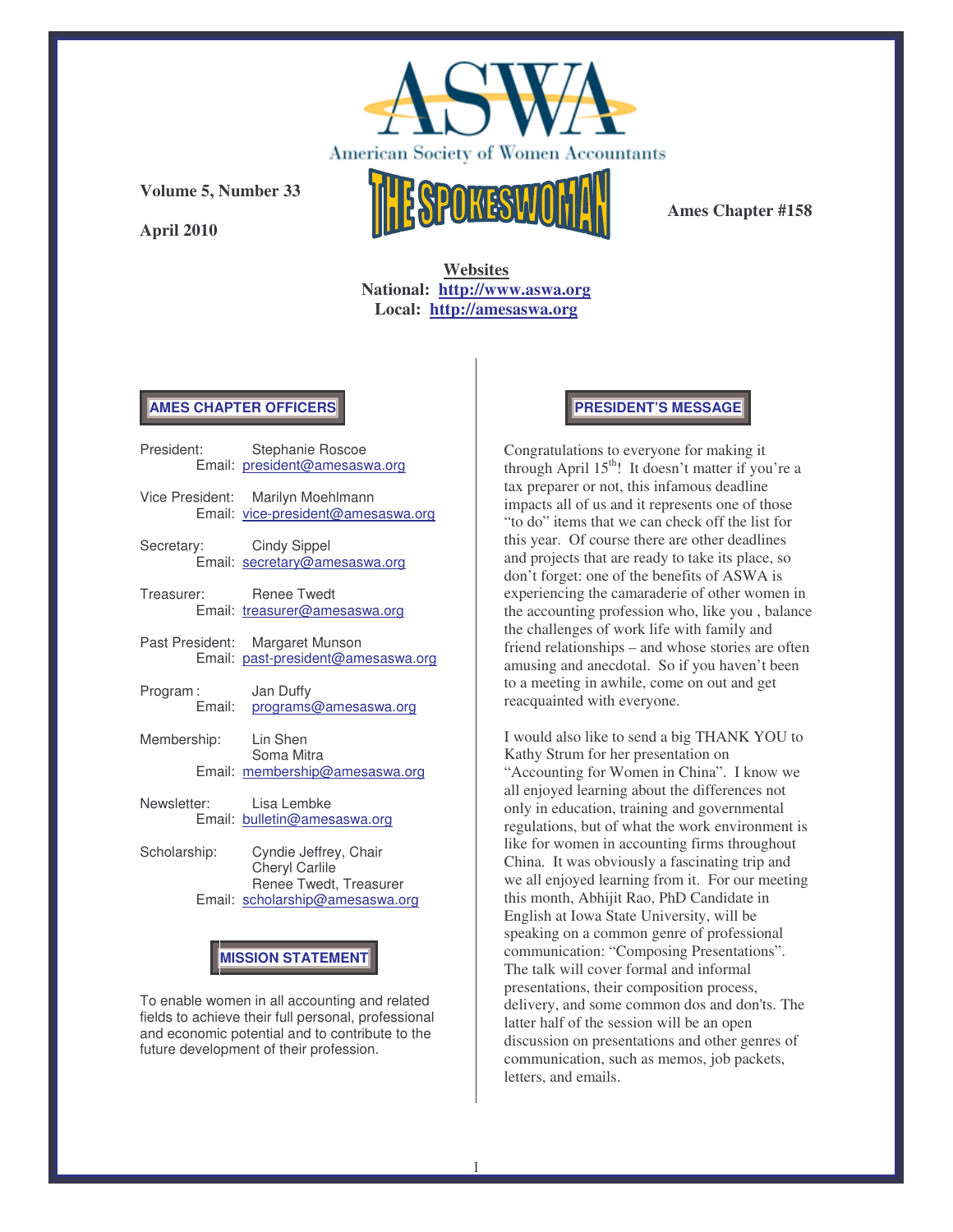

**April 2010**

**Ames Chapter #158**

## **Websites National: http://www.aswa.org Local: http://amesaswa.org**

One last note to everyone: we will NOT be having a Board Meeting prior to our regular membership meeting on Wednesday. The reason is because the two items on the agenda require discussion and voting of the entire membership: final review and acceptance of the Chapter By-Laws, and voting on the Slate of Officers for the upcoming year.

I look forward to seeing all of you on Wednesday! -Stephanie

**MEETING INFORMATION**

**Date: Wed., April 21 st 2010**

**Time:** 5:30 PM Social Time 6:00 PM Speaker 7:00 PM Dinner/Meeting

**Topic:** Composing Presentations: The presentation will discuss a common genre of professional communication-- presentations. The talk will cover formal and informal presentations, their composition process, delivery, and some common dos and don'ts. The latter half of the session will be an open discussion on presentations and other genres of communication, such as memos, job packets, letters, and emails.

**Speaker:** Abhijit Rao, PhD Candidate in English

**Bibliography**: Abhijit Rao currently pursuing a PhD in English (Rhetoric and Professional Communication) at Iowa State University. His interest is business communication and its role in informing, persuading, and building solidarity. He has taught courses in business communication at Iowa State and currently works as a communication consultant in the College of

Business, where he helps students develop their communication skills.

**Location:** Buford's

2601 E 13 St Ames, IA

**RSVP:** All attendees please RSVP by email: programs@amesaswa.org

# **AGENDA**

American Society of Women Accountants Ames Chapter #158 April 21, 2010

- 1. Call to Order
- 2. Quorum
- 3. Approval of Minutes<br>4. Treasurer's Report
- 4. Treasurer's Report
- 5. Committee Reports
	- a. Membership
	- b. Program
	- c. Bulletin
	- d. Scholarship
	- e. Outreach
- 6. Old Business
	- a. Standing Rules
- 7. New Business
	- a. 2010 2011 Slate of Officers
- 8. Announcements 9. Adjournment

**March 2010 MINUTES**

November Minutes American Society of Women Accountants Ames Chapter #158 Membership Meeting March 24, 2010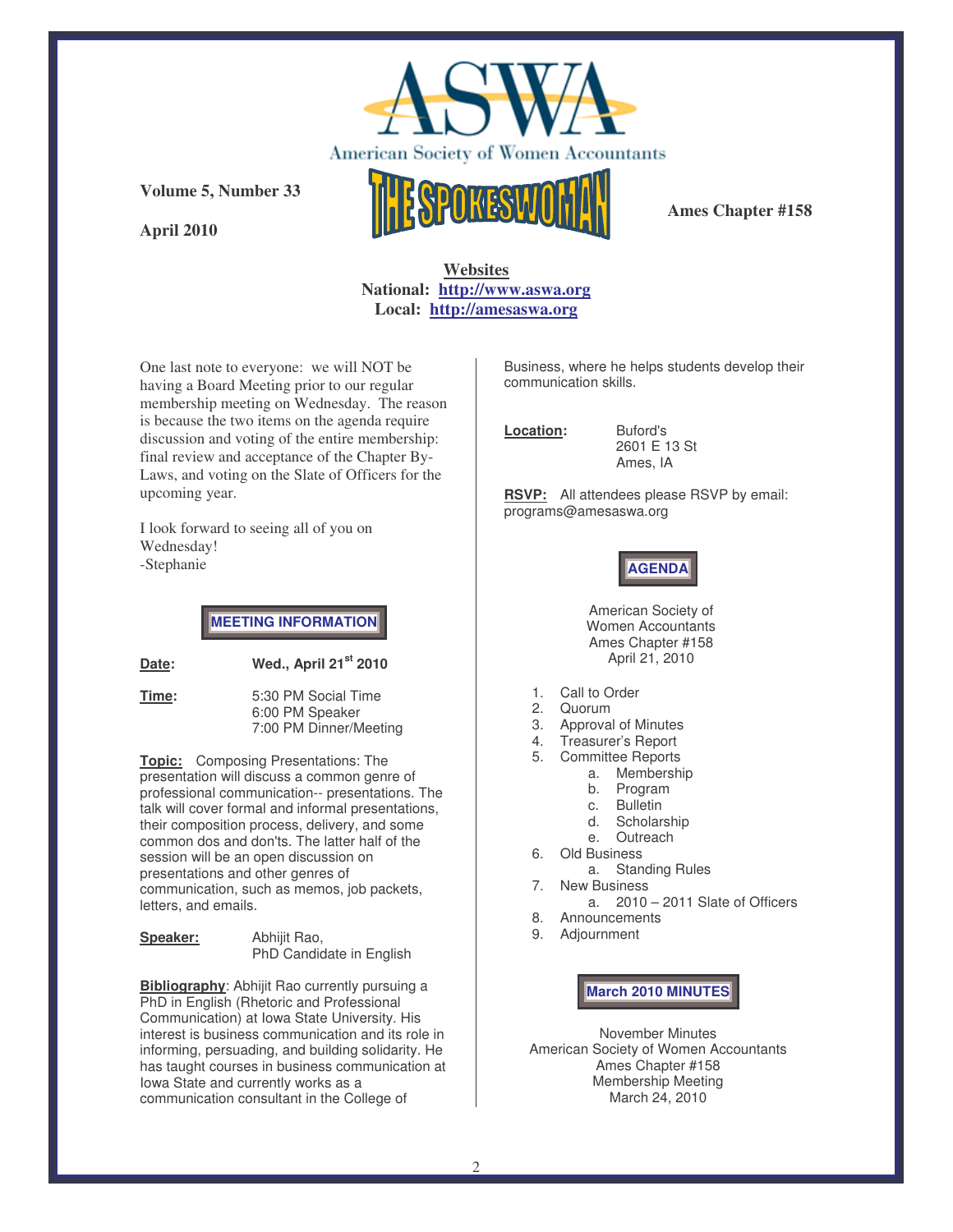

**April 2010**



**Ames Chapter #158**

## **Websites National: http://www.aswa.org Local: http://amesaswa.org**

Call to Order: The March 2010 Membership Meeting of the Ames Chapter #158 was called to order by President Stephanie Roscoe in Ames at 7:40 pm on Wednesday, March 24, 2010. Those in attendance were Kathy, Strum, Stephanie,Roscoe, Sue Jones, Margaret Munson, Soma Mitra, Lisa Lembke, Cindy Sippel, Karen Jacobson, Marilyn Moehlmann, Janet Mortvedt, Kate Mulder, and one guest. A quorum was present.

Approval of Minutes: Kate Mulder moved to approve the minutes. Karen Jacobson seconded the motion which passed.

Treasurer's Report: The February report was distributed and will be placed on file for review.

Committee Reports:

Membership Committee:

The networking lunch scheduled for Friday, March 26 will be cancelled.

Program:

• The next meeting will be April 21 at Buford's. The program will be on communication.

Bulletin: Nothing to report.

Scholarship:

- Selling concessions at Hilton raised \$400-500. We will look for other opportunities for fund raising.
- April 1 is the deadline to submit scholarship applications to National. The application from our chapter was submitted on March 16.

Outreach: Stephanie talked about the Volunteer Center of Story County. There are two programs where we could help. The chapter has a login for the center's website. Please see Stephanie if you would like to be involved.

- Youth and Shelter Services tutors
- Adult literacy  $-$  For adults with learning disabilities. Time commitment would be 30 minutes a week. Students are matched with teachers. The hours are flexible but they prefer days and mornings.

### Old Business

• Standing Rules: Additional changes were discussed by the members. The updated standing rules will be published in the April bulletin. The membership will vote on the standing rules at the April meeting.

New Business:

- Chapter Dues rates These are due to National and will be kept the same as last year.
- Nominating Committee Margaret Munson will chair the nominating committee. Soma Mitra and Carla Danielson will also serve on the committee.

### Announcements:

April Board Meeting: There will be a Board meeting at 5:15 p.m. on April 21 before the membership meeting. The Board meeting is open to all members.

April Membership Meeting: the Membership meeting will be at Buford's on April 21 with the usual schedule: 5:30 p.m. social, 6:00 p.m. speaker; meeting to follow.

Door Prize: Sue Jones is winner of this month's door prize.

Adjournment: Meeting adjourned at 8:40 pm.

Respectfully submitted,

Cindy Sippel, Secretary